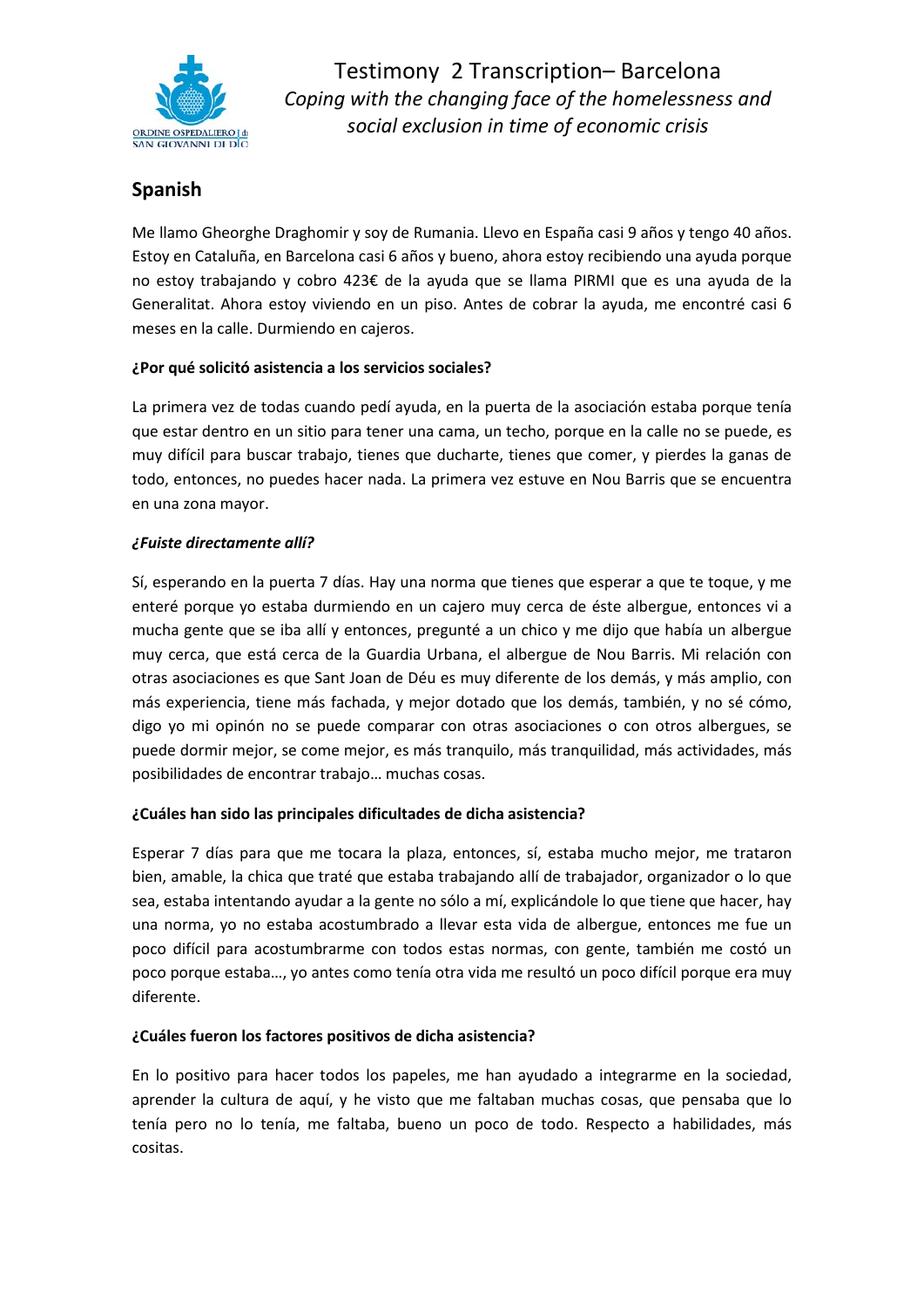

## **¿Qué considera que le ofrecieron los servicios sociales?**

Lo pueden ayudar para hacer los papeles, que es lo más importante, un empadronamiento, un DNI, y direcciones de dónde buscar trabajo, muchas cosas que pueden ayudar a cualquier persona.

#### **¿Cómo considera que podrían mejorar?**

Bueno, de momento creo que no estoy tampoco ahora bien preparado para decir cómo se puede mejorar las cosas de los trabajadores sociales, pero creo que algo hay que mejorar, pero no puedo decir yo personalmente nada.

## **¿Cree que se podría repetir la situación que le llevó a solicitar atención por parte de los servicios sociales?**

Puede pasar porque si no estás haciendo bien las cosas mantenerte en esta posición puede pasar otra vez, pero bueno, normalmente no tiene que pasar, después de tanto tiempo. Creo que estoy un poco haciendo paso a paso y estoy en otro nivel que antes, es difícil de bajar pero se puede hacer.

#### *¿Cuánto tiempo llevas sin estar en la calle?*

Pues casi 5 años.

#### **¿Cómo considera usted su situación actual?**

Pues mi situación actual yo considero que está, bueno, no muy bien pero está mucho mejor que antes, y de lo que estoy haciendo bien y que me ha cambiado mucho la vida, a nivel psíquico, a nivel de comportamiento, a nivel laboral también, y a nivel de conocimientos, también, muchas cosas ha cambiado en mi vida este camino, digamos, éste tiempo que estaba en asociaciones, y bueno, otra cosa.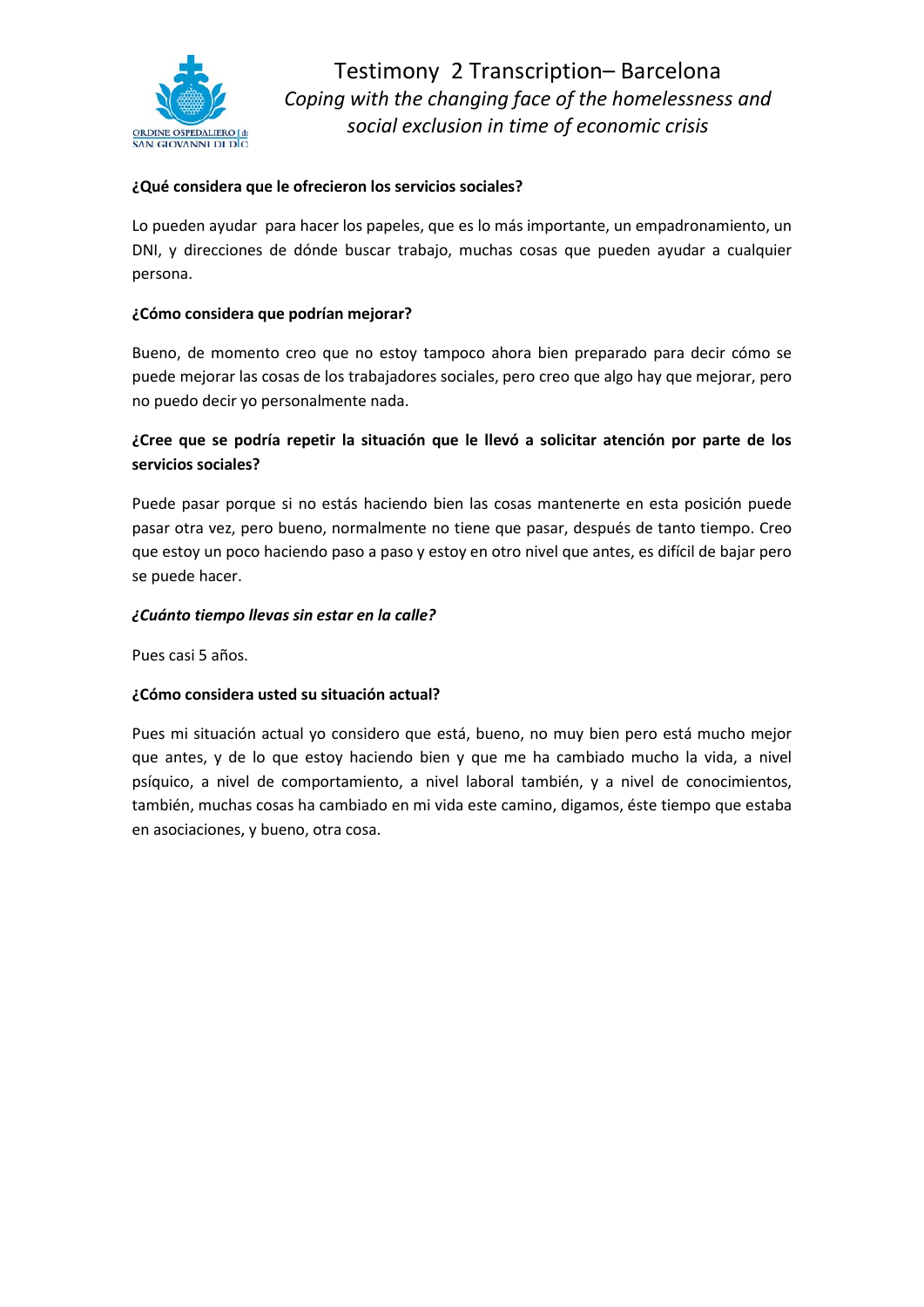

# **English**

My name Gheorghe Draghomir and I am from Romania. I've been in Spain almost 9 years and have 40 years. I'm Catalunya in Barcelona almost 6 years and well, I am now receiving help because I'm not working and charging € 423 aid called aid is PIRMI the Generalitat. Now I am living in a flat. Before charging the help, I found almost 6 months on the street. Sleeping in ATMs.

## **Why requested assistance from social services?**

The first of all when I asked for help, at the door of the association was because I had to be in a place to have a bed, a roof, because the street cannot, it is very difficult to find work, you have to shower you have to eat and want to lose everything, then you cannot do anything. The first time I was in Nou Barris found in a larger area.

## **Did you go directly there?**

Yes, waiting at the door 7 days. There is a rule that you have to wait your turn, and I found that I was sleeping in an ATM close proximity to the hostel, then I saw a lot of people who went there and then, I asked a guy and he said he was a hostel nearby, which is close to the city police, the hostel Nou Barris. My relationship with other associations is that Sant Joan de Deu is very different from the other, and larger, more experienced, have more frontage, and better equipped than the others, too, and do not know how, I say my User Input not you can compare with other associations or other shelters, you can sleep better, eat better, is quieter, lighter, more activities, more opportunities to find work ... many things.

## **What were the main difficulties of such assistance?**

Wait 7 days for it hit me square, then, yes, it was much better, I was treated well, friendly, girl I tried that I was working there as a worker, organizer or whatever, I was trying to help people not only me, explaining what to do, there is a standard, I was not used to wearing this life hostel, so I was a little hard to get used to all these standards, people also took me a while because I was ... I before and had another life I was a bit difficult because it was very different.

## **What were the positive factors such assistance?**

On the positive side for all the papers, have helped me to integrate into society, learn the culture here, and I saw that I was missing a lot, I thought I had it but did not have it, I was missing, well a little everything. Regarding skills, more things.

## **What think you offered social services?**

They can help to make the papers, which is most important, an enumeration, an ID, and directions where to search, many things that can help anyone.

## **How do you think could be improved?**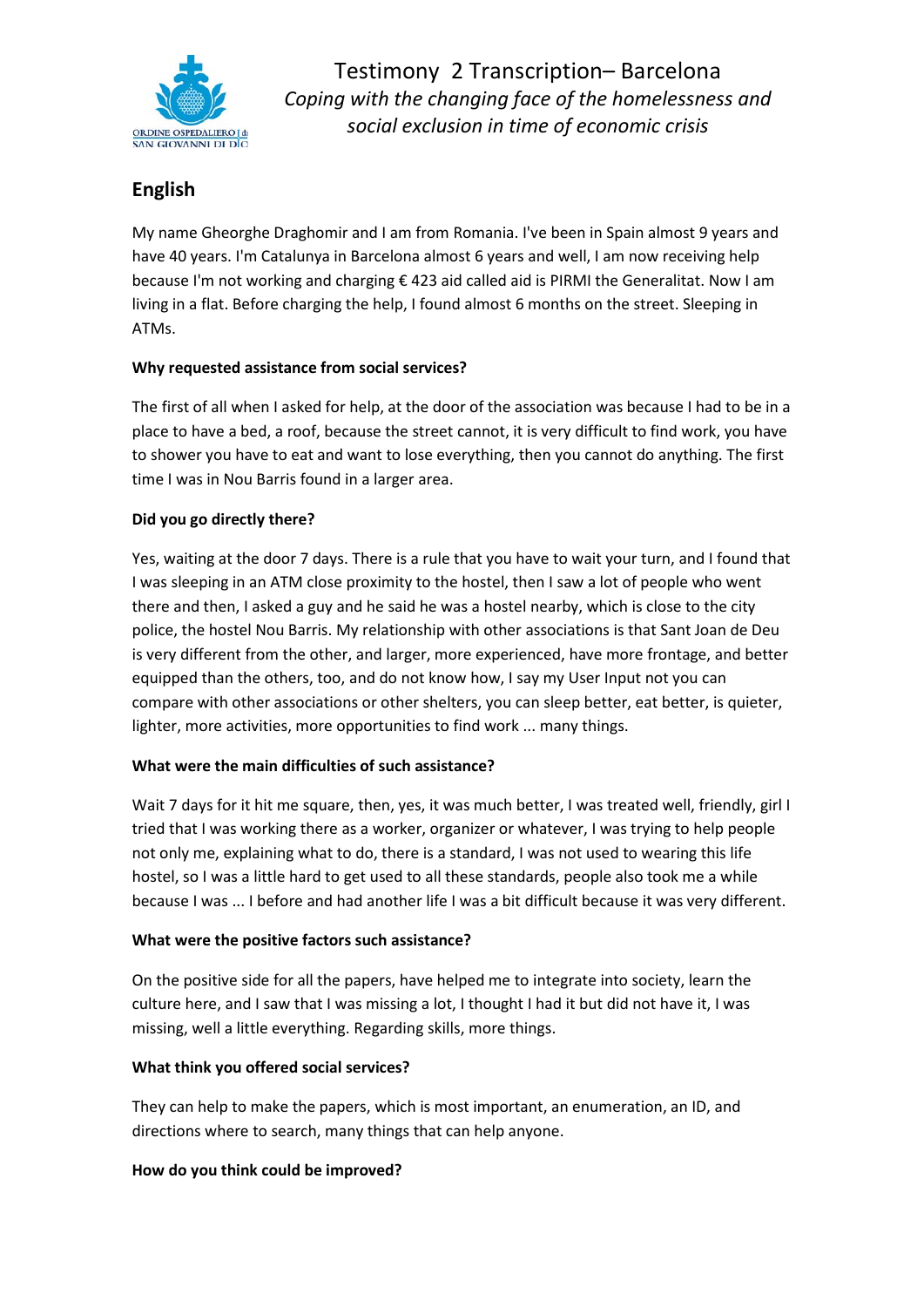

Well, for now I think I'm also not however prepared to say how you can improve things for social workers, but I think something needs to be improved, but I can not say I personally nothing.

#### **Do you think you could repeat the situation that led him to seek care from social services?**

It cannot happen because if you keep doing well in this position you can move again, but hey, do not normally have to spend, after all this time. I think I'm doing a little step by step and I'm on another level than before, it is hard to get off but it can be done.

#### **How long have you without being on the road?**

For almost 5 years.

#### **How do you consider your current situation?**

As I consider my current situation is, well, not very well but is much better than before, and I'm doing well and that has changed my life, psychic level, at the level of behavior at work level also as knowledge level, too, many things have changed in my life this way, say, this time I was in associations, and well, anything else.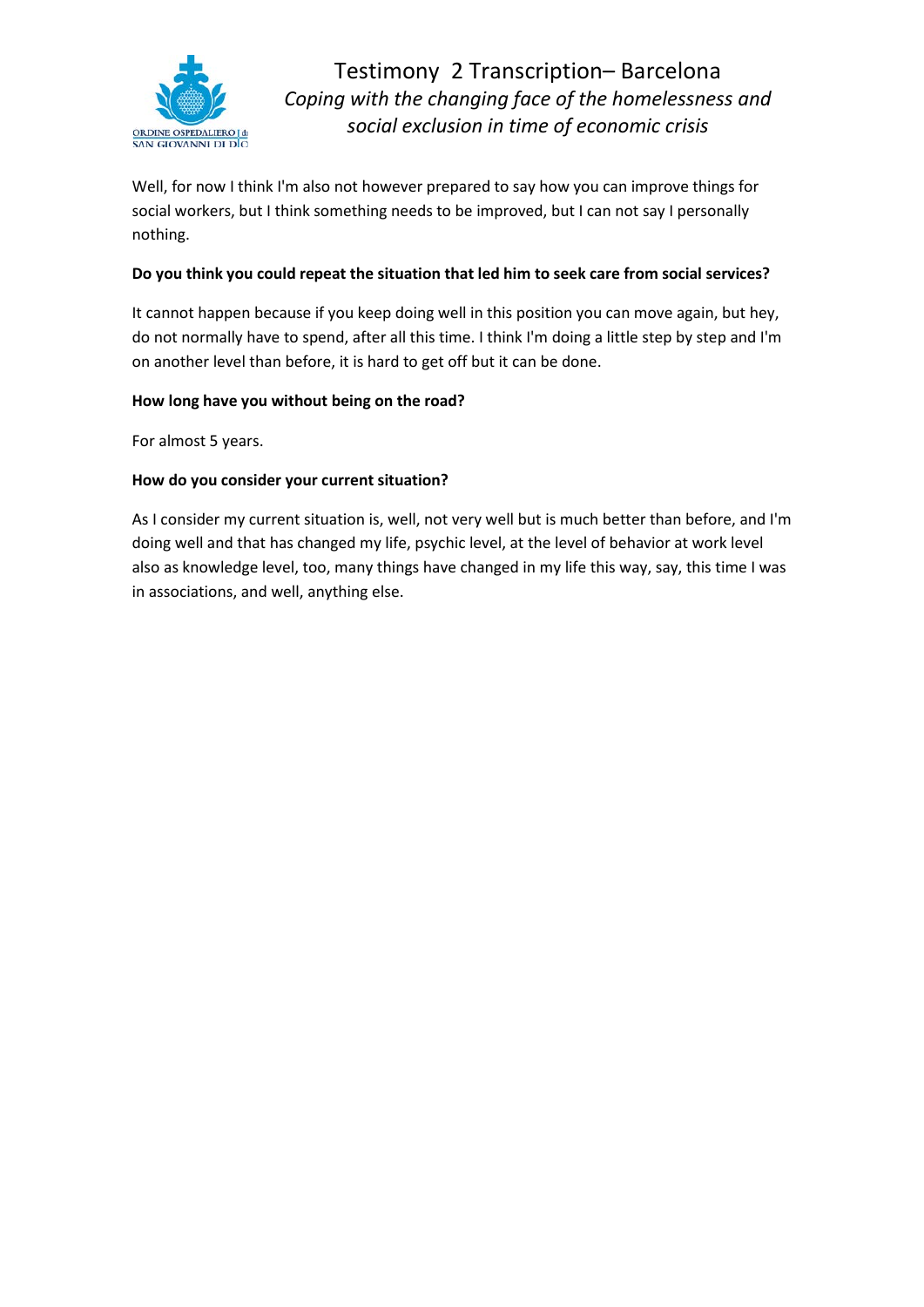

## **Italian**

Il mio nome Gheorghe Draghomir e sono dalla Romania. Sono stato in Spagna quasi 9 anni e hanno 40 anni. Sono Catalunya a Barcellona quasi sei anni e bene, ora sto ricevendo aiuto perché non ho 423 di aiuti denominato aiuti di lavoro e ricarica € è Pirmi Generalitat. Ora vivo in un appartamento. Prima di caricare l'aiuto, ho trovato quasi 6 mesi per la strada. Dormire in ATM.

## **Perché richiesto assistenza dai servizi sociali?**

Il primo di tutti, quando ho chiesto aiuto, alla porta dell'associazione era perché dovevo essere in un posto per avere un letto, un tetto, perché la strada non può, è molto difficile trovare lavoro, dovete fare la doccia dovete mangiare e vuole perdere tutto, allora non si può fare nulla. La prima volta ero in Nou Barris trova in una zona più ampia.

## **Lo si va direttamente lì?**

Sì, attesa davanti alla porta di 7 giorni. C'è una regola che devi aspettare il tuo turno, e ho scoperto che stavo dormendo in un bancomat vicino all'ostello, poi ho visto un sacco di persone che andavano lì per lì, ho chiesto a un ragazzo e lui ha detto che era un ostello nelle vicinanze, che è vicino alla polizia della città, l'ostello Nou Barris. Il mio rapporto con altre associazioni è che Sant Joan de Deu è molto diversa dalle altre, e più grande, più esperti, hanno più facciata, e meglio attrezzate delle altre, troppo, e non so come, dico il mio input dell'utente non è possibile confrontare con altre associazioni o altri rifugi, si può dormire meglio, mangiare meglio, è più tranquillo, più leggeri, più attività, più opportunità di trovare un lavoro ... molte cose.

## **Quali sono state le principali difficoltà di tale assistenza?**

Attendere 7 giorni per mi ha colpito piazza, allora, sì, era molto meglio, sono stato trattato bene, amichevole, ragazza ho provato che stavo lavorando lì come un lavoratore, organizzatore o qualsiasi altra cosa, stavo cercando di aiutare le persone non solo me, che spiega cosa fare, non c'è uno standard, non ero abituato a indossare questo ostello la vita, quindi ero un po 'difficile abituarsi a tutti questi standard, la gente mi ha anche preso un po' perché ero ... prima e aveva un'altra vita ero un po 'difficile perché era molto diverso.

## **Quali sono stati i fattori positivi quali l'assistenza?**

Il lato positivo di tutti i giornali, mi hanno aiutato ad integrarsi nella società, imparare la cultura qui, e ho visto che mi mancava molto, ho pensato che avevo, ma non ce l'ha, mi mancava, anche un po 'tutto. Per quanto riguarda le competenze, più cose.

## **Cosa pensi di offerta dei servizi sociali?**

Possono aiutare a rendere i documenti, il che è più importante, una enumerazione, un ID e le indicazioni dove cercare, molte cose che possono aiutare chiunque.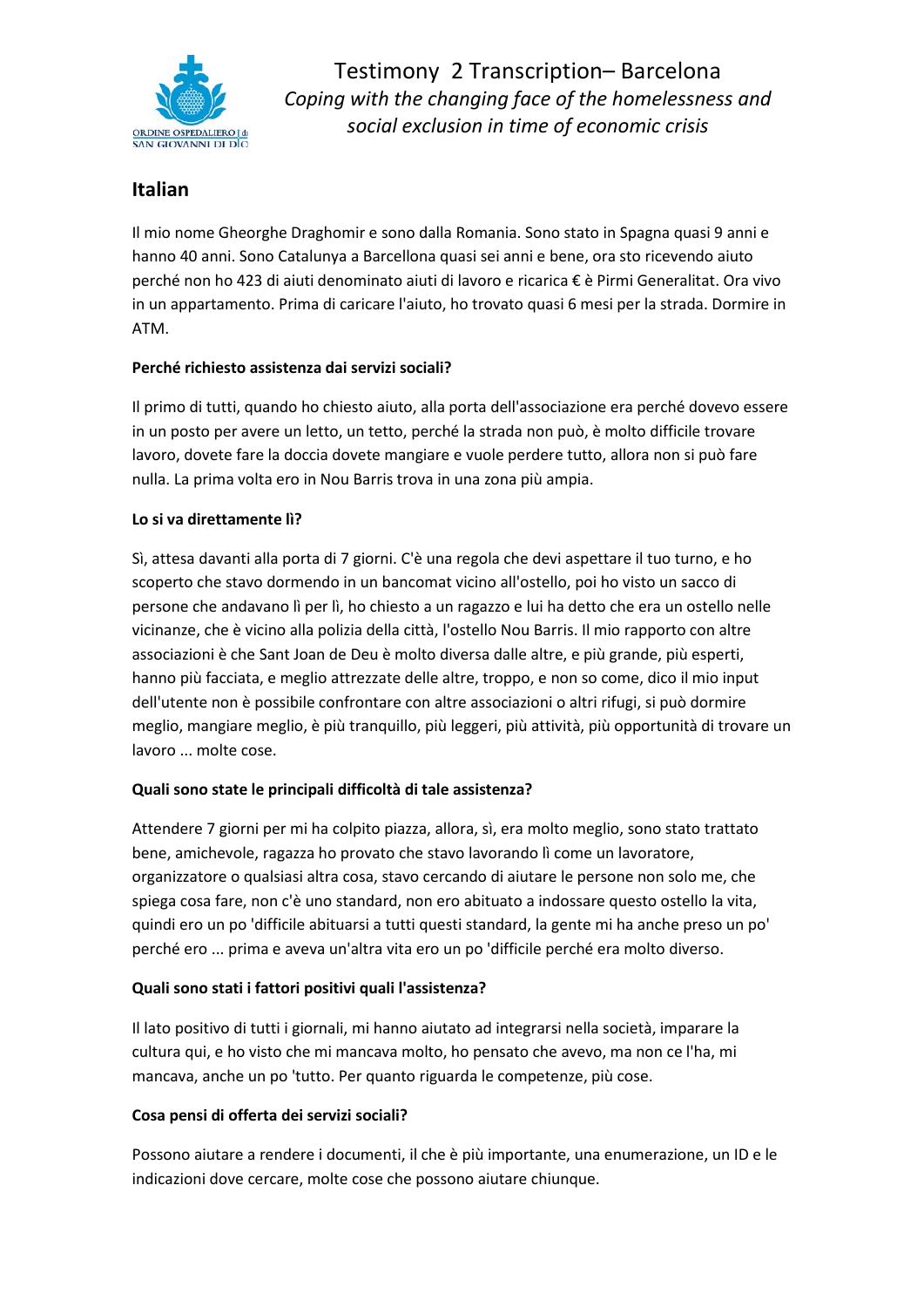

## **Come pensi che potrebbe essere migliorata?**

Beh, per ora penso che non sto però anche preparato per dire come è possibile migliorare le cose per gli operatori sociali, ma penso che qualcosa deve essere migliorata, ma non posso dire che io personalmente nulla.

#### **Pensi che si possa ripetere la situazione che lo ha portato a cercare la cura dai servizi sociali?**

Non può accadere perché se continuare a fare bene in questa posizione è possibile spostare di nuovo, ma hey, normalmente non c'è bisogno di spendere, dopo tutto questo tempo. Penso che sto facendo un piccolo passo per passo e sono su un altro livello rispetto a prima, è difficile scendere, ma può essere fatto.

#### **Quanto tempo avete senza essere on the road?**

Per quasi 5 anni.

#### **Come consideri la tua situazione attuale?**

Come io considero la mia situazione attuale è, beh, non molto bene, ma è molto meglio di prima, e sto facendo bene e che mi ha cambiato la vita, livello psichico, a livello di comportamento a livello di lavoro anche come livello di conoscenza, troppo, molte cose sono cambiate nella mia vita in questo modo, per esempio, questa volta ero in associazioni, e bene, niente altro.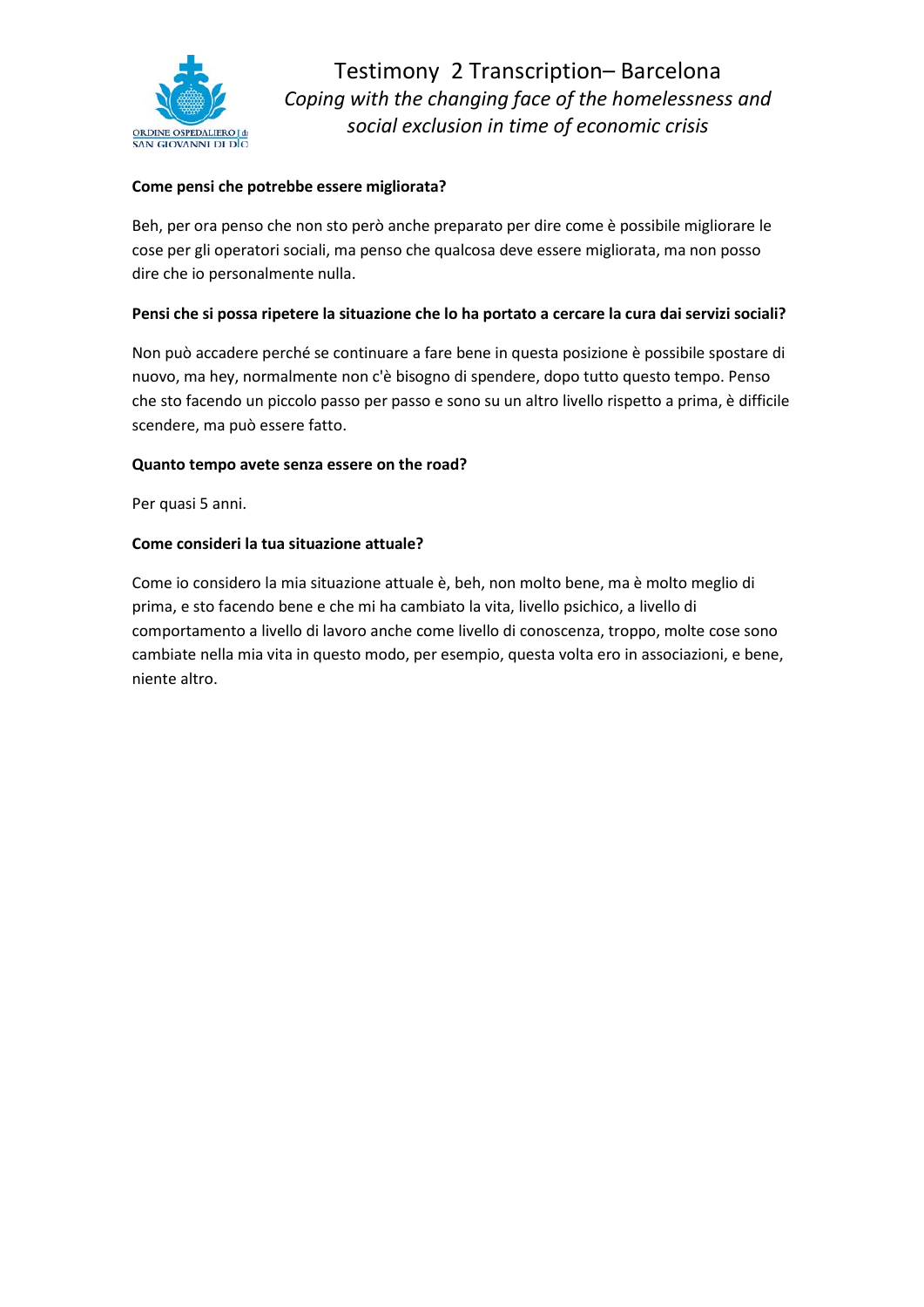

# **French**

Mon nom Gheorghe Draghomir et je suis de la Roumanie. J'ai été en Espagne près de 9 ans et avoir 40 ans. Je suis Catalunya à Barcelone près de 6 ans et bien, je suis en train de recevoir de l'aide parce que je ne travaille pas et charge € 423 aide appelée aide est PIRMI la Generalitat. Maintenant je vis dans un appartement. Avant de charger l'aide, j'ai trouvé près de 6 mois dans la rue. Dormir dans les guichets automatiques.

## **Pourquoi demandé l'assistance des services sociaux?**

Le premier de tous, quand j'ai demandé de l'aide, à la porte de l'association, c'est parce que je devais être dans un endroit pour avoir un lit, un toit, parce que la rue ne peut pas, il est très difficile de trouver du travail, vous avez à prendre une douche vous avez à manger et que vous voulez tout perdre, alors vous ne pouvez rien faire. La première fois, j'étais à Nou Barris trouve dans une zone plus vaste.

## **Avez-vous aller directement là-bas?**

Oui, attendait à la porte 7 jours. Il ya une règle que vous devez attendre votre tour, et j'ai trouvé que je dormais dans un distributeur de billets proximité de l'auberge, puis j'ai vu beaucoup de gens qui sont allés là-bas et puis, j'ai demandé à un gars et il a dit qu'il était un auberge à proximité, qui est proche de la police de la ville, l'auberge Nou Barris. Ma relation avec d'autres associations est que Sant Joan de Deu est très différent de l'autre, et plus grande, plus expérimenté, avoir plus de façade, et mieux équipés que les autres, trop, et je ne sais pas comment, je dis mon entrée utilisateur ne vous pouvez comparer avec les autres associations ou d'autres refuges, vous pouvez mieux dormir, manger mieux, est plus silencieux, plus légers, plus d'activités, plus de possibilités de trouver du travail ... beaucoup de choses.

## **Quelles sont les principales difficultés de cette aide?**

Attendre 7 jours il m'a frappé carré, alors, oui, il était beaucoup mieux, j'ai été bien traité, amical, fille j'ai essayé que je travaillais là-bas en tant que travailleur, organisateur ou que ce soit, j'ai essayé d'aider les gens non seulement moi, en expliquant ce qu'il faut faire, il ya une norme, je n'avais pas l'habitude de porter cette vie auberge, donc j'étais un peu difficile de s'habituer à toutes ces normes, les gens m'ont aussi pris un certain temps parce que j'étais ... je avant et avait une autre vie, j'ai été un peu difficile parce que c'était très différent.

## **Quels sont les facteurs positifs tels assistance?**

Sur le côté positif pour tous les papiers, m'ont aidé à m'intégrer dans la société, apprendre la culture d'ici, et j'ai vu qu'il me manquait beaucoup, je pensais que je l'ai eu, mais je n'ai pas l'avoir, il me manquait, et un peu tout. Compétences concernant, plus de choses.

## **Que pensez-vous offert des services sociaux?**